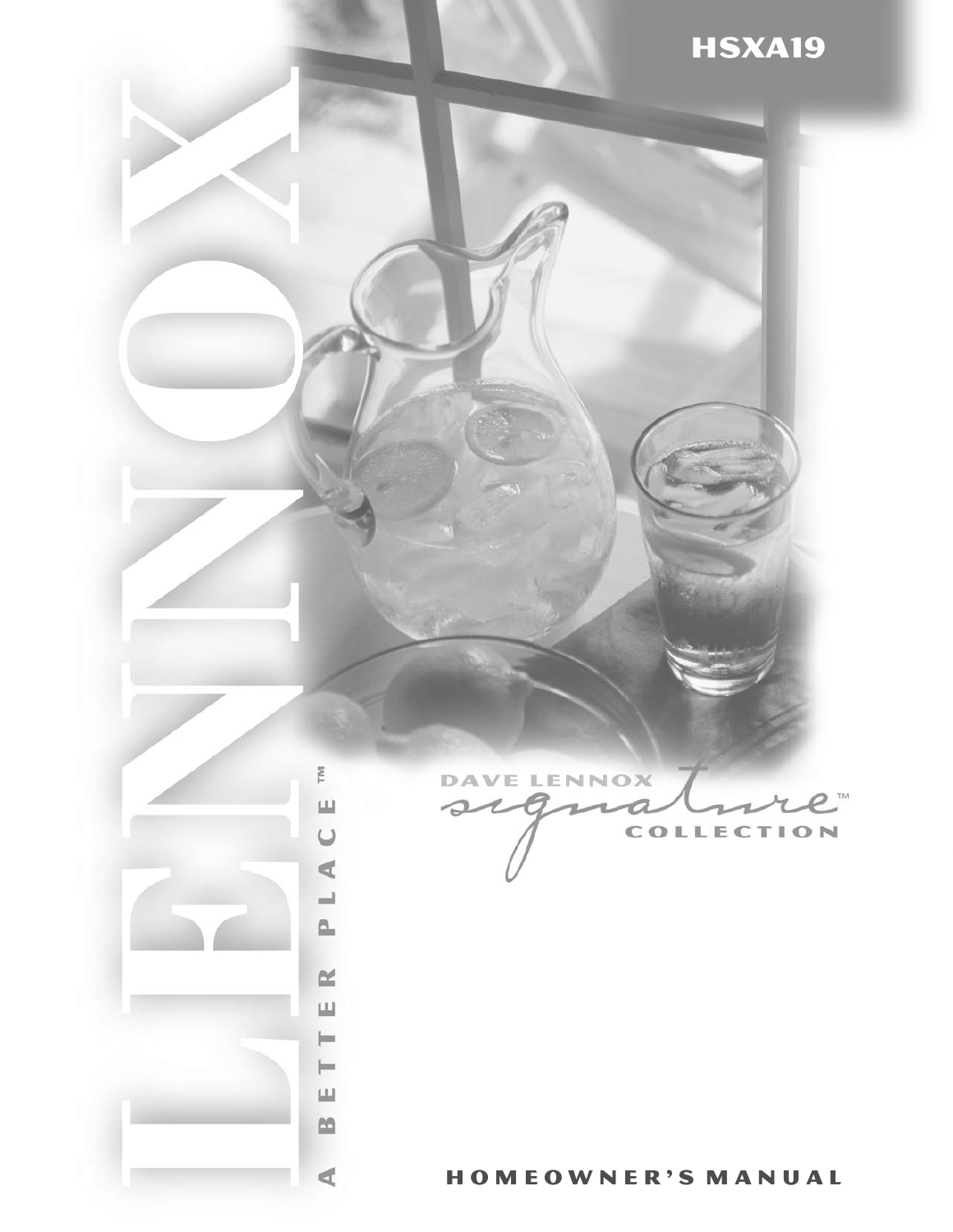# Protect Your Investment . . . Proper Maintenance is Your Responsibility

Lennox' HSXA19 air conditioner with R410A combines environmental responsibility & home comfort. You can count on Lennox to make your home more comfortable, more livable... A Better Place®.

## HSXA19 Air Conditioner

Congratulations! You have made a wise choice with the purchase of your Lennox HSXA19 air conditioner with R410A refrigerant. Your HSXA19 unit features two-stage operation and SilentComfort<sup>™</sup> technology, making it both ultra−efficient and quiet. Lennox prides itself in manufacturing high quality products that keep you comfortable and keep your monthly energy bills low, year after year.

# **Warranties**

Your unit is covered by one of the best warranties in the industry. The compressor in your new HSXA19 air conditioner is designed for use



with R410A refrigerant and is backed by a 10−year limited warranty. All remaining components are covered by a 5−year limited parts warranty. That's one more reason to trust Lennox.

Your Dave Lennox Signature<sup>™</sup> Collection air conditioner includes a sheet which outlines the warranty and its conditions. Keep your



warranty along with other important records concerning the purchase and maintenance of your heating and cooling equipment.

You should be aware that failure to maintain your system as outlined in this manual will void your equipment warranty.

## **Maintenance**

In order to ensure peak performance, your system must be properly maintained. Clogged filters and blocked airflow prevent your unit from operating at its most efficient level.

Ask your Lennox dealer to show you where your indoor unit's filter is located. It will be either at the indoor unit (installed internal or external to the cabinet) or behind a return air grille in the wall or ceiling. Check the filter monthly and clean or replace it as needed.

Disposable filters should be replaced with a filter of the same type and size. If you are unsure about the filter you need for your system, call your Lennox dealer for assistance.

## Important!

Turn off electrical power to the unit at the disconnect switch before performing any maintenance. The unit may have multiple power supplies.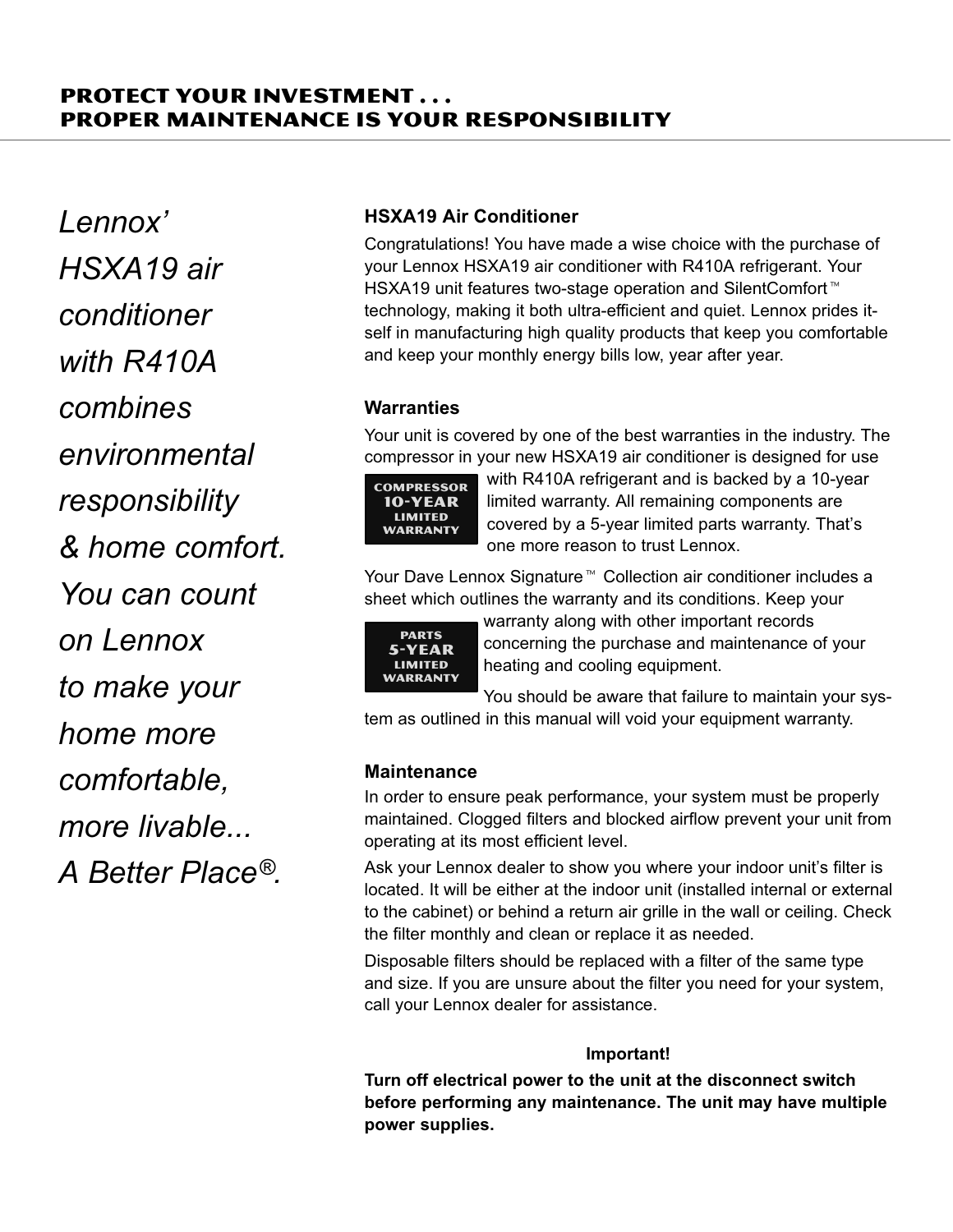Many indoor units are equipped with re-usable foam filters. These filters can be cleaned with a mild soap and water solution. Rinse the filter thoroughly and let it dry completely, before it is returned to the unit or grille.

## The filter and all access panels must be in place any time the unit is in operation.

Your system may be equipped with one or more of Lennox' indoor air quality products, which further ensure your total comfort. If so, ask your dealer to instruct you on the maintenance of these products.

Your indoor evaporator coil is equipped with a drain pan to collect condensate formed as your system removes humidity from the inside air. Have your dealer show you where the main condensate drain (and auxiliary drain, if applicable) runs and how to check the drain for any obstruction.

It is also very important to provide unrestricted airflow to the outdoor unit. Leaves, trash or shrubs



crowding the unit cause the outdoor unit to work harder and use more energy. Keep shrubbery trimmed away from the unit and periodically check for debris which may have collected around the unit.

# Lennox Dealers

Nobody knows more about the care and operation of your new Lennox equipment than your Lennox dealer. Your Lennox dealer is your best choice for routine maintenance or service. When you call your Lennox dealer, you can count on prompt, courteous and professional service.

Before the start of each heating and cooling season, the following service checks should be performed by a qualified service technician.

As always, electrical power to the unit must be turned off prior to any unit maintenance.

- **•** The outdoor and indoor coils should be inspected and cleaned. The outdoor coil may be flushed with a water hose. NOTE − It may be necessary to flush the outdoor coil more frequently if it is exposed to substances which are corrosive or which block airflow across the coil (e.g., pet urine, cottonwood seeds, etc.)
- The refrigerant lines should be visually inspected and the coils should be checked for leaks.
- · Wiring should be checked for loose connections.
- Voltage must be checked at the indoor and outdoor units (units operating).
- **•** The amp-draw at the outdoor fan motor and indoor blower motor should be checked. Values should be compared with those given on unit nameplate.
- Indoor unit filters should be cleaned or replaced.
- **The refrigerant charge should be checked** and system pressures should be gauged.
- **•** The condensate drain line should be checked for free and unobstructed flow and it should be cleaned, if necessary.